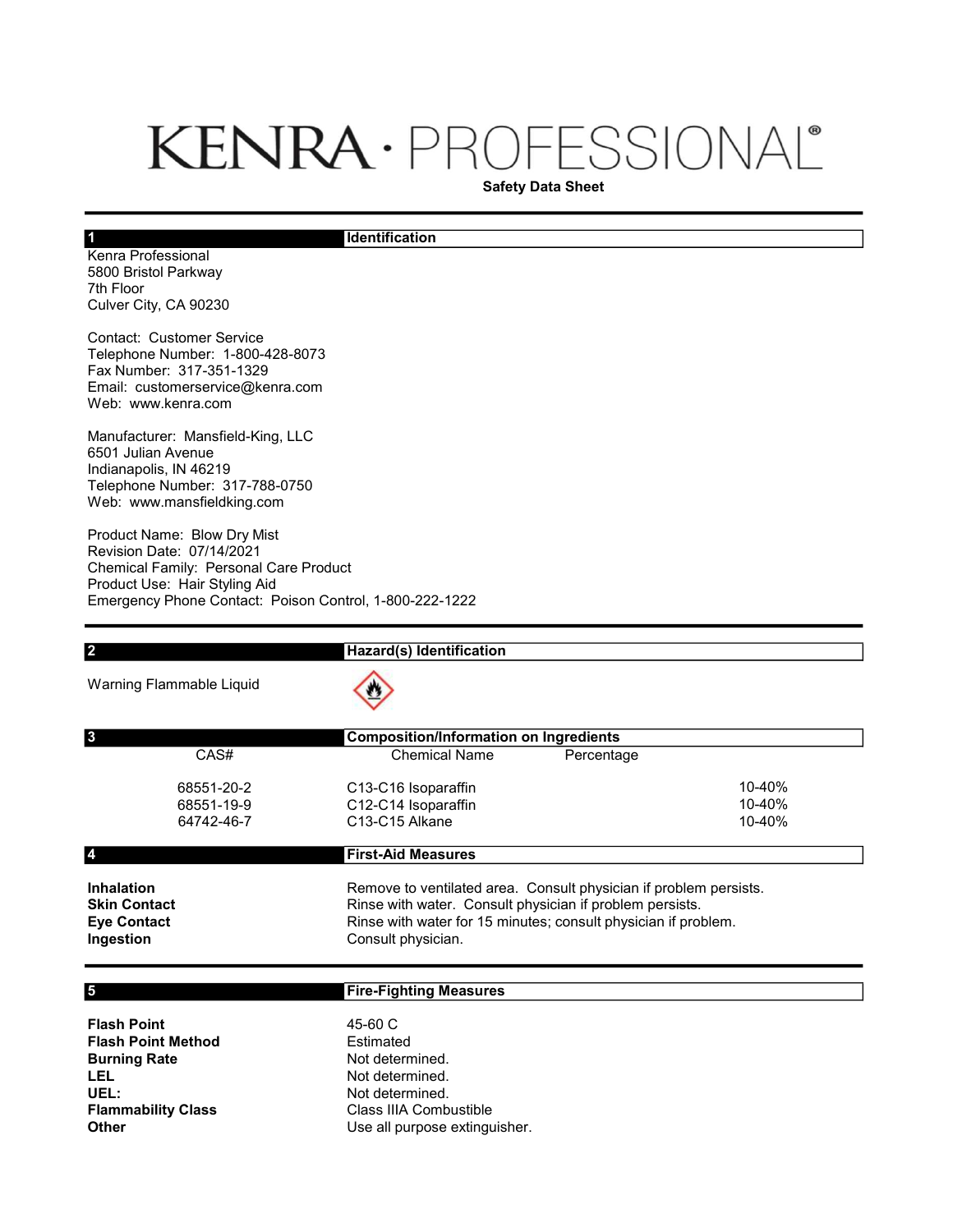6

9

#### Accidental Release Measures

Small amounts can be washed to a drain with water or absorbed with the appropriate material and disposed of in accordance with local, sate and federal guidelines. Recycle plastic containers whenever possible.

| <b>Handling and Storage</b>                                                                       |
|---------------------------------------------------------------------------------------------------|
| For external use only. Avoid eye contact. Keep out of the reach of children.<br>Avoid open flame. |
| Avoid extreme heat and freezing temperatures.                                                     |
|                                                                                                   |
| <b>Exposure Controls/Personal Protection</b>                                                      |
|                                                                                                   |

Engineering Controls None needed for normal use. Protective Equipment None needed for normal use.

#### Physical and Chemical Properties

| Transparent<br>Liguid<br>Fruity<br>Not determined<br>Not determined<br>Not determined<br>Not determined<br>Not determined<br>$0.950 +/-$<br>Not determined |
|------------------------------------------------------------------------------------------------------------------------------------------------------------|
| N/A                                                                                                                                                        |
|                                                                                                                                                            |

#### Stability and Reactivity

Stability Stable under normal conditions Conditions To Avoid None known. Materials To Avoid (Incompatibility) Strong oxidizing or reducing agents. Hazardous Polymerization Will not occur.

Hazardous Decomposition Products Will not occur under normal conditions.

### 11

10

## Toxicological Information

None available.

## 12

Ecological Information

None available.

13

Disposal Considerations

Small amounts can be washed to a drain with water or absorbed with the appropriate material and disposed of in accordance with local, sate and federal guidelines. Recycle plastic containers whenever possible.